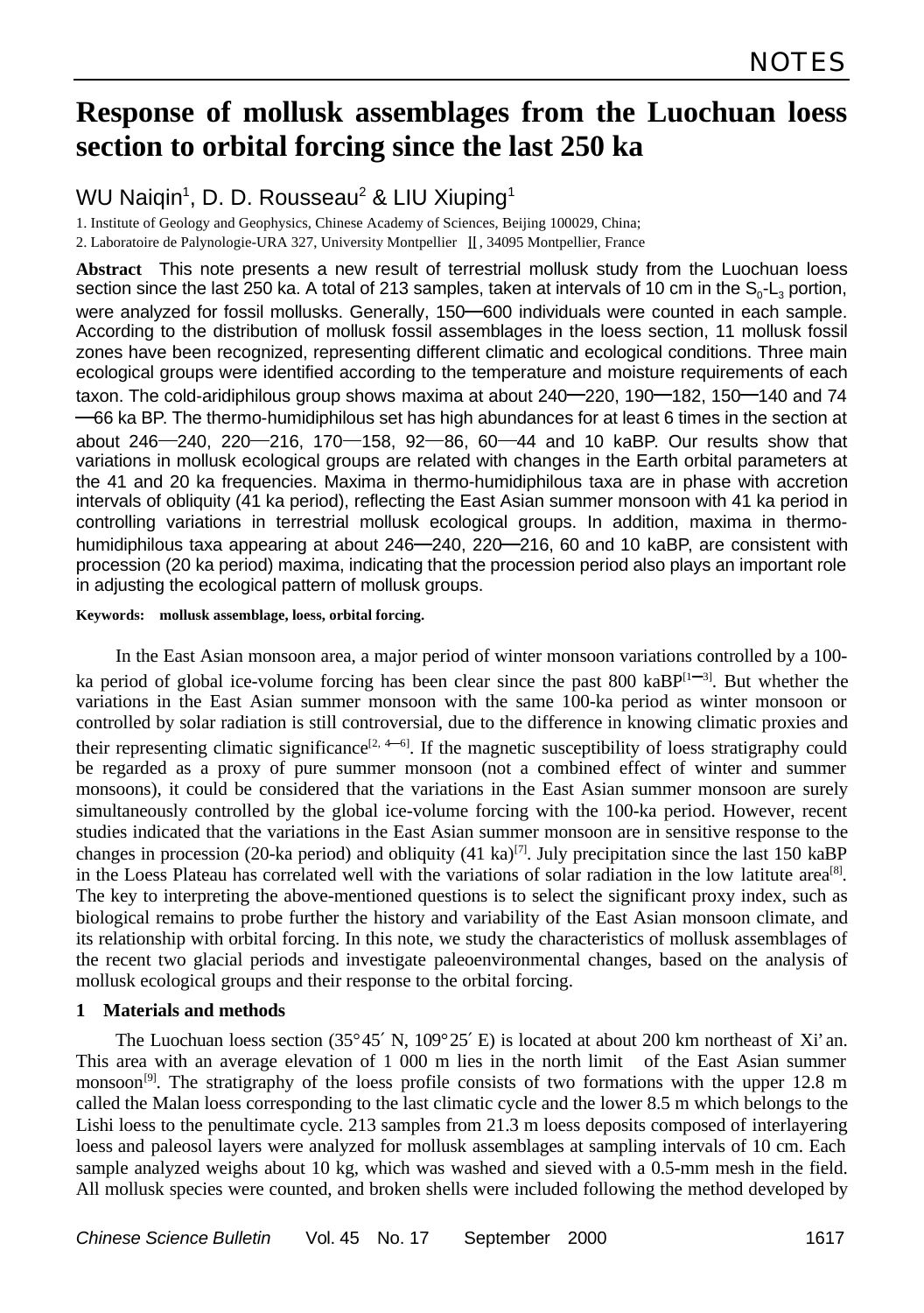Puisségur<sup>[10]</sup>. Almost all the levels yielded shells of terrestrial mollusks except for the bottom of  $S<sub>1</sub>$  $(12.3 - 11.5 \text{ m})$  and the upper part of  $S_{2,1}$   $(11.6 - 11.4 \text{ m})$  with a few of fossil shells. Generally, 150 600 individuals can be counted from per sample and the maximum reaches 824 individuals in  $L_{2.5}$ formation. Parallel to our mollusk analysis, we measured the low field magnetic susceptibility every 10 cm in loess and every 5 cm in the paleosols down to the upper part of L<sub>3</sub>, using a portable Bartington magnetometer, only 10 measurements at each level were averaged. The time series used in this note was composed of two parts; the age above  $S_1$  obtained by the thermoluminescence dates<sup>[11]</sup> and the chronology of  $L_2$ - $S_2$  determined based on the age model of magnetic susceptibility established by  $Kukla^{[12,13]}$ .

#### **2 Mollusk assemblages**

In total, 25 species of terrestrial mollusks were identified for the Luochuan loess section of the last 250 ka. We divided these species into three main ecological groups according to the temperature and moisture requirements of each taxon<sup>[14,15]</sup>. ( $\overline{i}$ ) Cold-aridiphilous (taxa living in dry and relatively cold places) species consist of *Vallonia tenera, Pupilla aeoli, Cathaica richihofeni, C. pulveratrix* and *C. pulveraticula*. (ii) Thermo-humidiphilous (warmth and moisture loving taxa) set includes *Macrochalamys angigyra, Vitrea pygmaea, Gestrocopta armigerella, Punctum orphana, Opeas striatissium, Metodontia yantaiensis, M. huaiensis, Kaliella lamprocystis*, and *Succinea* sp. Among this thermohumidiphilous set, some species living in particularly warm and wet habitats, currently distributed in southeastern China are extracted to be the third group, named (iii) Oriental group, including these species belonging to *Macrochalamys, Opeas, Vitrea, Gastrocopta* and *Punctum*. Their fossil occurrence in the studied section indicates particularly warm and humid conditions associated with strong summer monsoon.

According to distribution of mollusk fossil assemblages in the loess section, 11 mollusk fossil zones have been recognized, representing different climatic and ecological conditions (fig. 1). The composition of mollusk fauna and principal features of these zones are outlined below, along with



Fig. 1. Diagram of variations in the number of individuals of main mollusk species of the last 250 ka in the Luochuan loess section.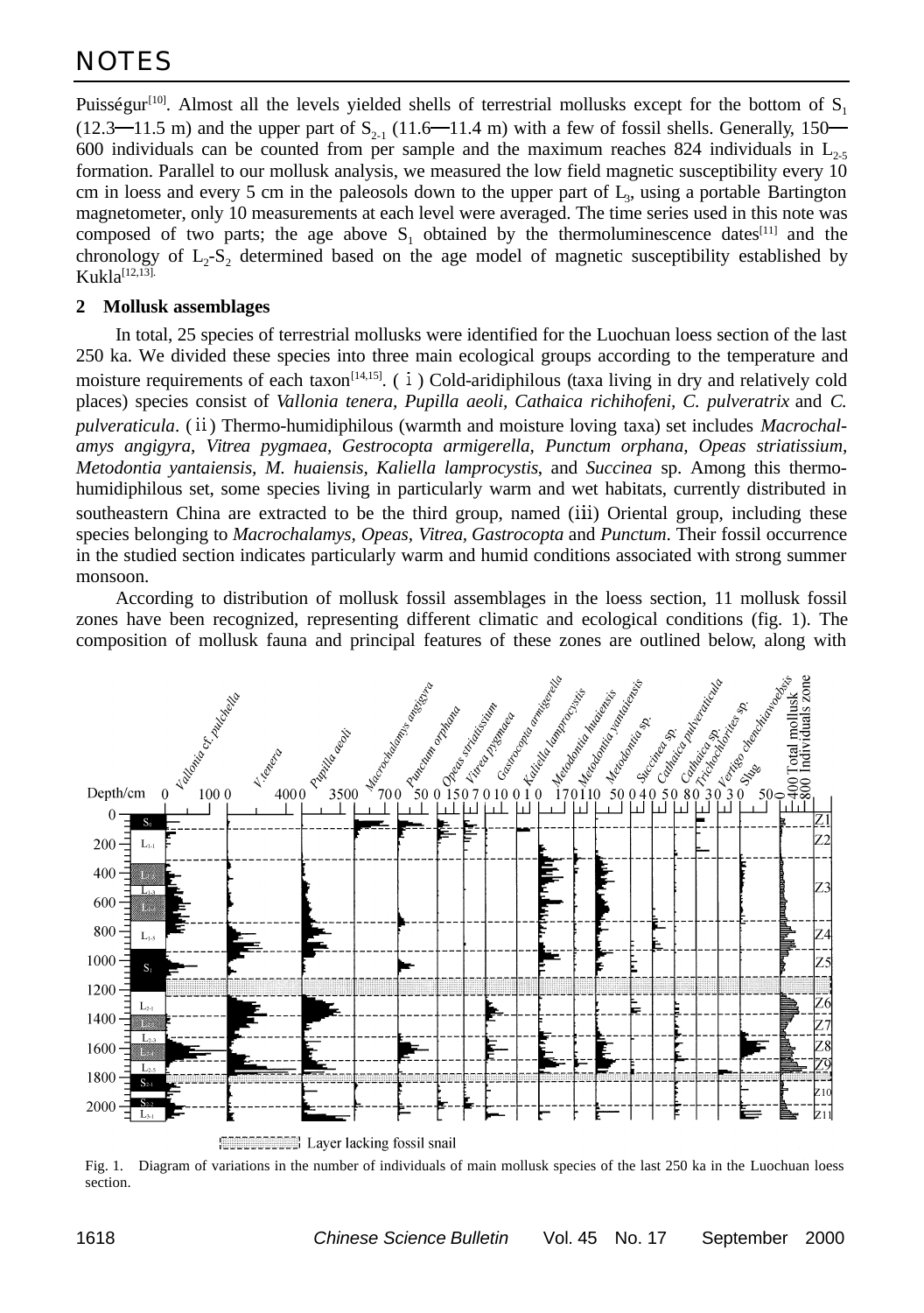paleoenvironmental and paleoclimatic inferences.

Zone 11  $(L_{31},$  full glacial). This mollusk zone is characterized by dominant cold-aridiphilous species of *Pupilla aeoli, Vallonia tenera* and *V*. cf. *phuchella*. Thermo-humidiphilous species like *Punctum ophana* and *Gastrocopta armigerella* present certain amounts in this zone. This mollusk zone reflects a generally cold-dry condition with temporary impacts of warm-humid climates.

Zone 10 ( $S_{2,1}$ ,  $S_{2,2}$ , the penultimate interglacials). This zone is prominently characterized by the abundant occurrence of thermo-humidiphilous species such as *Macrochalamys angigyra* and *Metodontia*. The number of cold-aridiphilous species like *Vallonia tenera* and *P. aeoli* decrease dramatically and even are absent completely from some levels. The composition of this mollusk zone represents particularlly warm and humid climate conditions. A temporary cooling period occurred between  $S_{2-1}$  and  $S_{2-2}$  paleosol units, indicative of abruptly rising and declining in the number of *P. aeoli* ranging from 20 to 138 and then down to 20 individuals in per 10 kg. In association with the changes in this cold-aridiphilous taxon, thermo-humidiphilous species reduce apparently and moreover a few warm and moist species disappear at the same time. This shortly cooling formed a thin loess deposit in stratigraphy. In the upper part of this zone, lower values of mollusk individuals presented, which may be explained by the dissolution of snail shells due to strong pedogenesis during soil developing.

Zone 9 ( $L_{2,5}$ , the early penultimate stadial). An obvious feature of this zone is the dominant occurrence of cold-aridiphilous species. *V. tenera* reaches its highest value of 469 individuals and secondary maximum of 415 at this period, while the amount of *P. aeoli* attains 308 in one sample. Warm and moist species appear sparsely in the section and even disappear completely from the assemblages. This mollusk zone reflects a rapid and large amplitude change in climate and environment during this period.

Zone 8 ( $L_{2,4}$ , the early penultimate interstadial). This zone is marked by a progressive decrease in cold-aridiphilous species and increase in thermo-humidiphilous components. Warm and moist species such as *Punctum orphana* and *Gastrocopta armigerella* show the maxima of 65 and 14 individuals respectively at this period, associated with the highest values of *V*. cf. *pulchella* and slugs about 130 and 54 individuals in per unit. The composition and abundance of mollusk fauna of this zone indicate a relatively warm and humid condition, in which temperature was not high, but moisture was high enough to support the thermo-humidiphilous species to survive.

Zone 7 ( $L_{2,3}$ - $L_{2,2}$ , the middle penultimate to late penultimate interstadial). A small amount of thermo-humidiphilous species like *P. orphana* and *Metodontia* are placed by the rapid increase of coldaridiphilous taxa. A few of *G. armigerella* only occur in  $L_{22}$  unit, a rather weakly developed soil layer. Mollusk assemblages of this zone show that the climate condition varied from the early relatively warm-wet stage to the late rather cold-arid one at this period.

Zone 6 ( $L_{2,1}$ , the late penultimate stadial). Mollusk assemblages in this zone are dominated again by cold-aridiphilous species of *V. tenera* and *P. aeoli*. Their abundances reach the peak values of 352 and 269 individuals per unit volume, respectively, reflecting a rather cold and dry ecological condition. Another striking feature of this zone is *Gastrocopta armigerella*, a species with narrow ecological tolerance to environmental change and presently living in cooler and wetter habitat, occurring continuously in the low part of this zone. Its appearance reflects a short-term cool-wet condition presented in the general trend of cold climate in this period. In the upper part of this zone, *G. armigerella* decreases rapidly, implying that a more deteriorated climatic conditon occurred.

Zone  $5(S<sub>1</sub>$ , the last interglacial). Because intensive pedogenesis made a large number of mollusk shells lost in the lower part of the paleosol  $S<sub>1</sub>$ , only a few of mollusk fossils were preserved, which caused the difficulty in interpreting paleoenvironment according to the mollusk assemblage. In the upper part of this zone, *P. orphana* and *Metodontia* are dominant together with a few occurrences of *Succinea*, representing quite warm and humid climate conditions. A high peak of the cool-wet speices of *V*. cf. *pulchella* appears in the later stage of this zone associated with progressively increased colddry species, showing the climatic condition changed from very warm-humid in the early period to coolwet in the late period.

Zone 4  $(L<sub>1.5</sub>)$ , the early stadial of the last glacial). The amounts of cold-aridiphilous species rise again in association with a small number of elements of *Cathaica*. *V. tenera* and *P. aeoli* reach another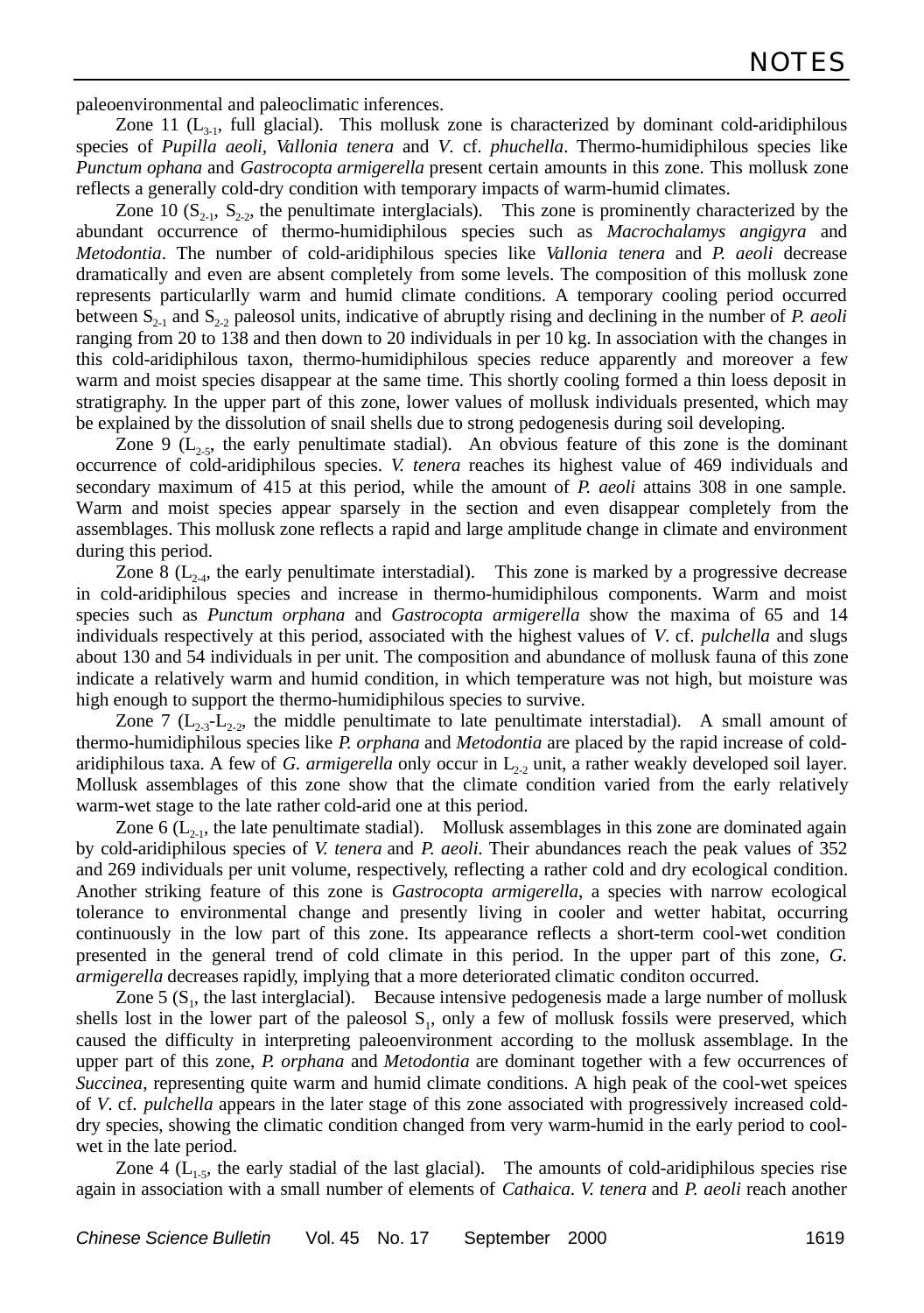high values at this time, more than 200 and 150 individuals, respectively. *V*. cf. *pulchella* shows very low value at the beginning of this zone and gradually rises toward the upper part of the section, indicating that climate changed from the early dry-cold stage into the late cool-wet one.

Zone 3 ( $L_{14}$ - $L_{12}$ , the early to late interstadials of the last glacial). This mollusk zone is characterized by a series of apparent fluctuations presented in the cold-aridiphilous taxa, which show gradually declined tendency toward the upper of this section. *Metodontia* is the principal component of thermo-humidiphilous species and appears two high values, corresponding to the intervals of two weakly developed soils. *V*. cf. *pulchella* and slugs show certain amounts in this zone. Mollusk assemblages in this zone reveal a series of climate fluctuations happening, alternating warm and cold conditions.

Zone 2 ( $L_{1-1}$ , the late stadial of the last glacial, the Last Glacial Maximum (LGM) period). The number of mollusk taxa is quite low in the whole zone. A small number of *V. tenera* appear at the low and middle parts of this section. *P. aeoli* disapppears completely from this zone. Mollusk assemblages in the LGM period show an extremely cold and dry climate condition. However, a prominent feature is that numerous thermo-humidiphilous species which are the elements of oriental group occurred discontinuously in the upper of the section together with the cold-aridiphilous species. The appearances of these species in the general tendency of extremely cold and dry period imply that the environmental condition changed dramatically and the large amplitude climate fluctuations happened. The seasonal warm-humid climates invaded to the central Loess Plateau, brought by temporarily strengthened summer monsoon, allowing these particularly warm and wet species to grow at this general cold and arid peroid<sup>[15]</sup>.

Zone  $1(S_0, Holocene)$ . This zone is marked evidently by abundant occurrence of the warm-humid species of *M. angigyra, P. orphana, O. striatissium* and *V. pygmaea*, representing the warm-humid interglacial climate conditions.

#### **3 Variations in mollusk ecological groups during the last 250 ka and their relationship with the changes in orbital forcings**

Fig. 2 shows variations in three main ecological groups in the studied Luochuan section vs. age. From this figure, we can see that the thermo-humidiphilous and oriental taxa have at least 6 times higher abundances in the section, focused on about  $246 - 240$ ,  $220 - 216$ ,  $170 - 158$ ,  $92 - 86$ ,  $64 - 44$ and 10 kaBP. Addtionally, one prominent phenomenon should be emphasized. During the periods of 216 202 and 124 116 kaBP, the number of mollusk shells and species is very low, even dropped to 1 individual at the bottom of  $S_1$  and a few in the upper of  $S_2$ , which just correspond to the layers of the highest values in magnetic susceptibility and of the strongest developed soils. According to the characteristics of developed soils and high values of magnetic susceptibility of the two layers, they should represent peculiarly warm and wet conditions. Facturally, due to strong weathering and leaching actions during the process of pedogenesis, calcareous shells of snails dissoluted heavily to form the lack zones in the mollusk record. Although detailed studies on snail taphnomy are still few, we find that the number of snail shells in these sections did not reduce as the soils developed. In contrast, in most cases only when soil has developed to a certain degree, do the amounts of fossil snails begin to decrease suddenly, similar to the case of CCD formation in deep sea. Thus, the layers lacking snail fossils in paleosol stratigraphy should represent warmer and more humid environmental conditions and the periods of more strengthened summer monsoon.

Cold-aridiphilous taxa of the Luochuan loess sequence of the last 250 ka show at least four thriving periods, the maxima occurring at about  $240 - 220$ ,  $190 - 182$ ,  $150 - 140$  and  $74 - 66$  kaBP. At the LGM period, neither warm-humid taxa could stand nor a few cold-aridiphilous species lived. The climatic condition at this period became extreme deterioration, particularly the moisture lowered to the degree that even cold-aridiphilous species could not survive. Another explanation is that the climate at that time might fluctuate so rapidly that terrestrial mollusk was restrained from developing and breeding variously.

The Milankovitch theory considered that the Earth orbital variations are the major controlling factor of the Quaternary climate change. The record of mollusk assemblages from the Luochuan loess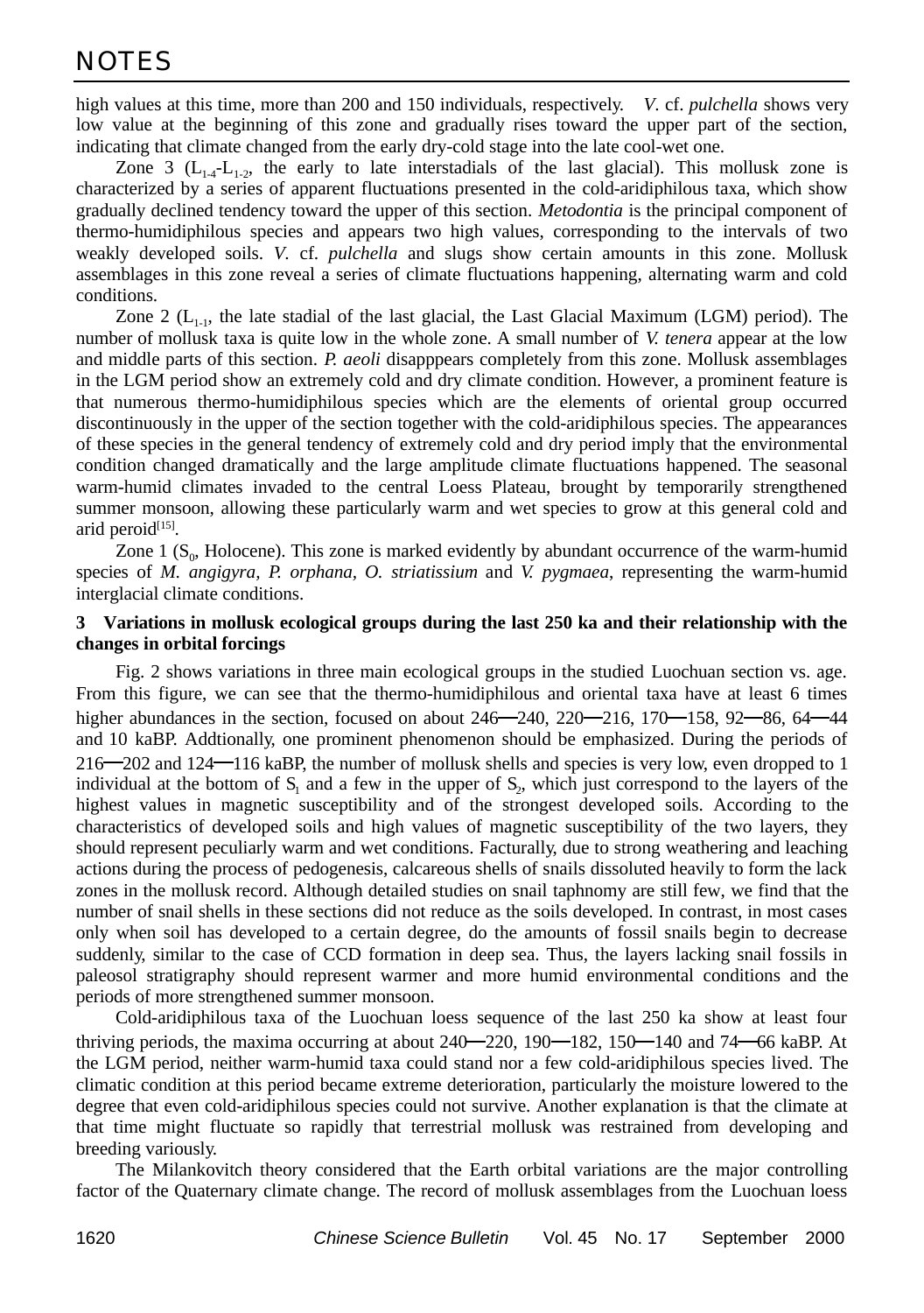

Fig. 2. Variations in three main ecological groups during the last two interglacial cycles and their relationship with orbital parameters and solar radiation at 30°N. 1, Thriving interval of thermo-humidiphilous taxa; 2, thriving interval of cold-aridphilous taxa; 3, layer lacking fossil snail.

section of the last 250 ka provides evidence for understanding the forcing factors that caused climate changes and the succession of biological community in the long time scale on the Loess Plateau. Fig. 2 shows that the maxima thriving periods of thermo-humidiphilous mollusk species (including 2 stronger weathered periods in soils) correspond to the accretion intervals of obliquity (41-ka period). However, the maxima thriving periods of cold-aridiphilous taxa (including the LGM period) are in phase with lessened intervals in obliquity. It has been known that the variations in obliquity have much higher effect in the high latitude than in the low latitude. When the obliquity becomes large, the annual isolation increases in the high latitude and decreases in the low latitude, causing increase in the difference of annual mean temperature (AMT) and the presence of hotter summer season. In contrast to this case, when the obliquity lessens, the annual isolation reduces in the high latitude, producing less difference in AMT favorable for accumulation of ice-sheet. The maxima thriving intervals of thermohumidiphilous and oriental groups represent the intervals of summer monsoon strengthened, in which appropriate thermal and hydrological conditions were supplied by the strengthened summer monsoon for the growth and development of warm and moist species on the Loess Plateau. The maxima of coldaridiphilous group reflect the strengths of winter monsoon. Each interval of summer monsoon strengthened is consistent with the accretion period of obliquity, and each interval of winter monsoon strengthened corresponds to the lessened period of obliquity.

However, it should be pointed out that the highest peak of thermo-humidiphilous taxa does not always strictly correspond to the maximum value of obliquity. Except for the error of time scale of stratigraphy, the effects of procession and solar isolation affected by the changes of orbital parameters are possibly the important forcing factors. The maxima of thermo-humidiphilous taxa at about 246 240, 220 216, 60 kaBP and the Holocene period are clearly consistent with the maximum values of procession and solar isolation at  $30^\circ$ N in June. However, it should be mentioned that not all the maxima of mollusk assemblages are correlated well to the maxima periods of procession.

Based on variations in mollusk ecological groups during the last 250 ka and their response to